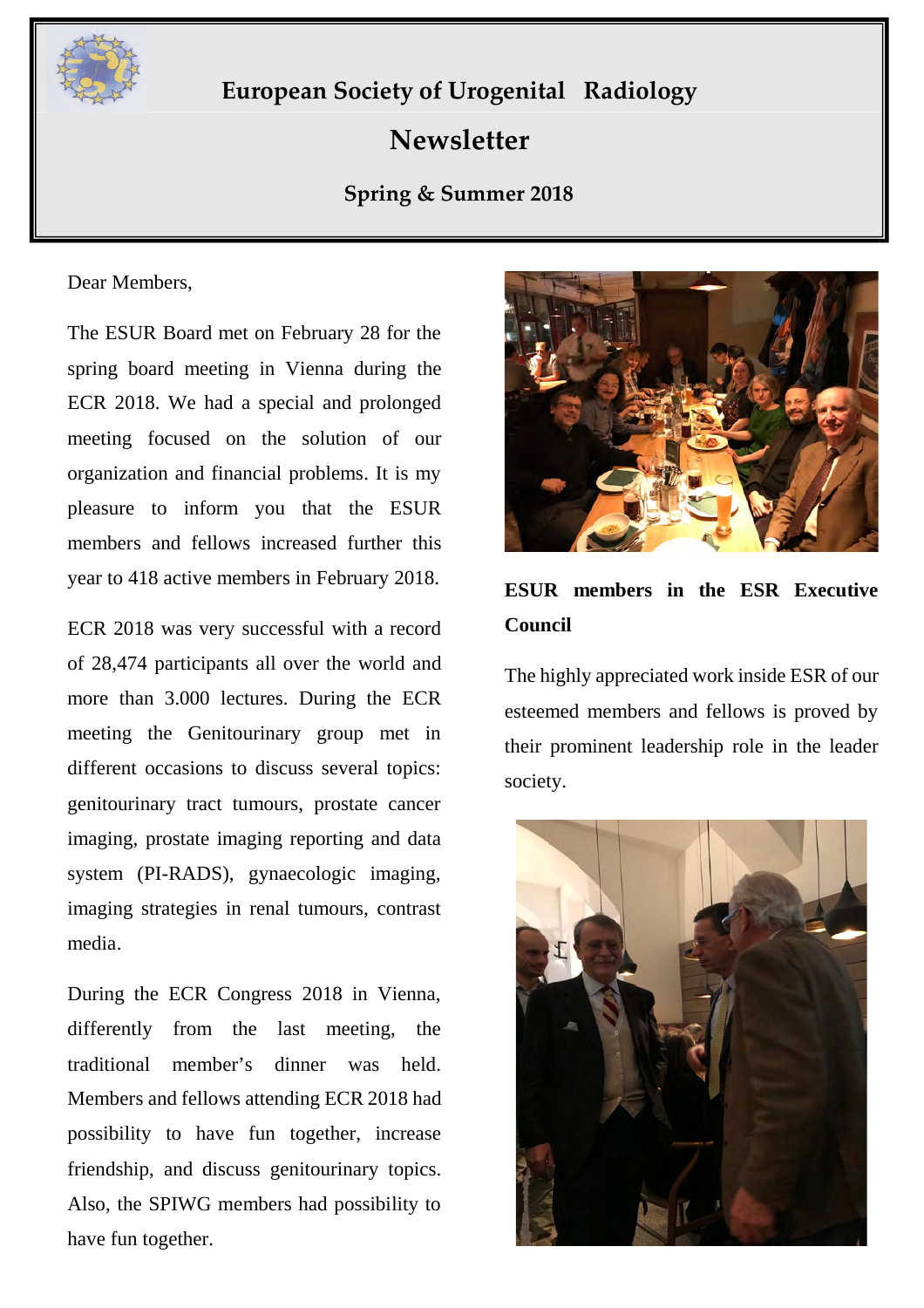Our fellow and past President, Prof. Bernd Hamm began his position as Chairman of the ESR Board of Directors. He will be in charge of all ongoing society business.

Our fellow and past President Prof. Lorenzo E. Derchi began his role as ESR President and will take charge the planning of ECR 2019.



Our fellow Prof. Boris Brkljačić assumed the position of ESR 1st Vice-President. Congratulations to our members for the leadership position they reached! Thank also to them, the ESUR group is hopefully gaining greater visibility, but also, responsibility. A closer contribution and mutual cooperation between ESUR and ESR is expected.



## **Future Symposia of the Society**

## **ESUR Symposium 2018**

Thanks to Carlos Nicolau who is chairing the program committee for the  $25<sup>*</sup>$  ESUR symposium in Barcelona, September  $13 - 16$ <sup>th</sup>, Spain.

## **ESUR Symposium 2019**

The  $26<sup>th</sup>$  European Symposium on Urogenital Radiology will be held in Dublin, Ireland, in 19-22 September 2019, under the local chairmanship of Tony Geoghegan.



**Committees and Working Groups**

#### **ESUR Contrast Media Safety committee**

The ESUR Contrast Media Safety Committee has presented the 10th version of its contrast agent guidelines, which includes updated sections on acute adverse reactions gadolinium contrast agents and other gadolinium issues, post contrast acute kidney injury (PC-AKI) and myeloma and contrast media.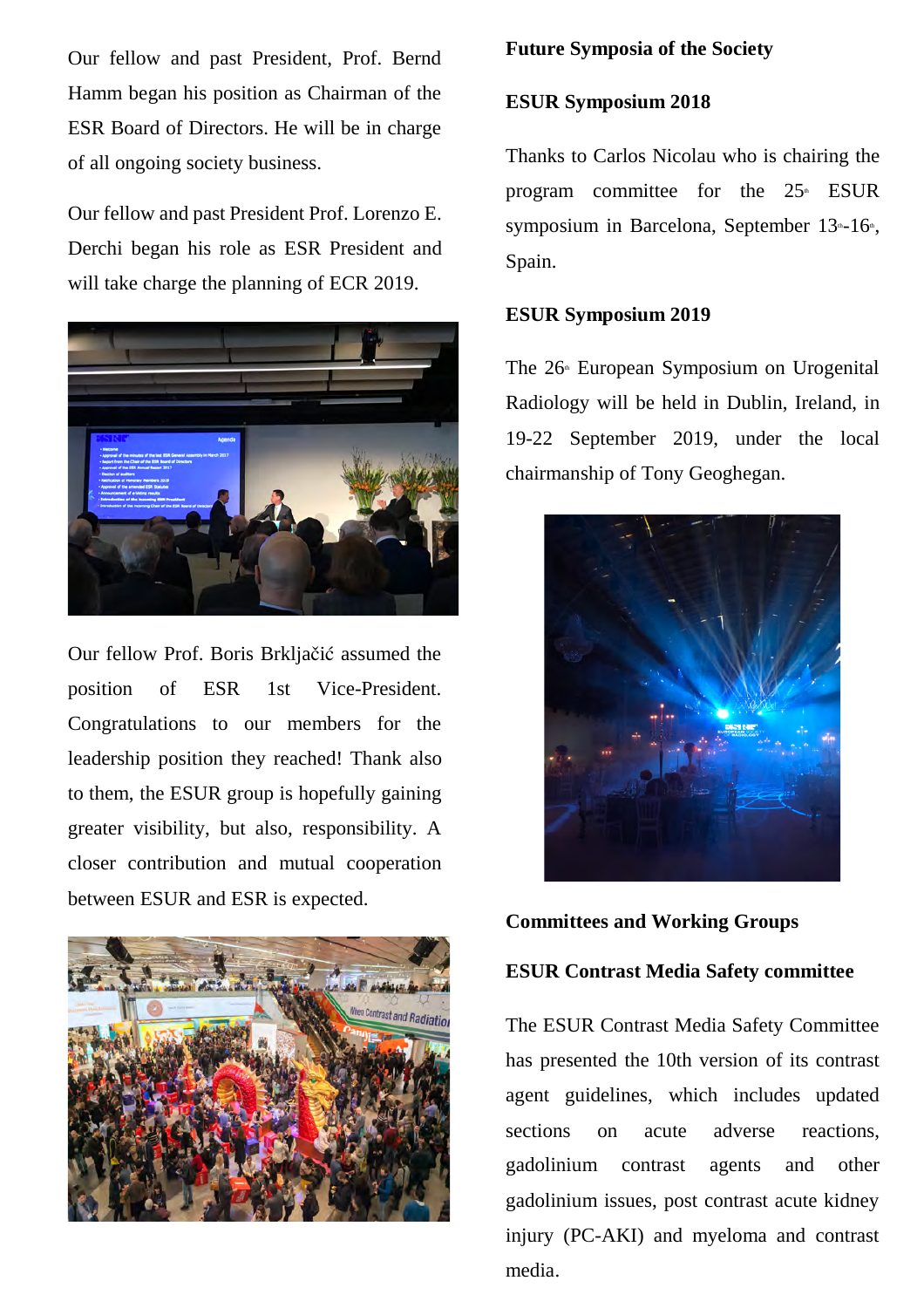The link to the electronic version of v.10 guidelines is available on the ESUR website: http://www.esur-cm.org/index.php/en/

## **Scrotal and Penile Imaging working group**

The 2nd ESUR teaching course in Multimodality Imaging Approach to Scrotal and Penile Pathologies will be held in October 4th-6th, 2018, in Athens, Greece. The link of the course is available on the ESUR website: https://www.esurcourse2018.org/p/program

## **Female Pelvic Imaging working group**

New guidelines regarding the MR imaging of Leiomyomas are now available and published in European Radiology 2018.

## **Prostate MRI working group**

Within the PI-RADS Steering Committee, representatives of the ESUR Prostate MRI Working Group are closely collaborating with their colleagues from the American College of Radiology to prepare a next update (version 3) of the PI-RADS document". The 8th Prostate MRI Teaching Course will be held in June 22-23, 2018, Lille, France, organized by Philippe Puech. The link of the course is available on the ESUR website: https://www.pcih.fr/esur2018/

#### **Level III examination**

As we announced in the previous newsletter the next edition of level III exam will be held on the occasion of the ESUR 2018 symposium in Barcelona, Spain. And starting from 2019, the future level III exams will be held only in Vienna on the occasion of the ECR.

#### **Collaboration with ESGAR**

To confirm a successful ESGAR-ESUR cooperation the first ESGAR/ESUR Multidisciplinary Acute Abdomen Workshop was held in Rome, October 19-20, 2017.

The next ESGAR Acute Abdomen Workshop will be held in Montpellier, France, September 27-28, 2018. And in June 12-15, 2018 the ESGAR committee will meet in Dublin, Ireland, for the  $29<sup>th</sup>$  annual ESGAR meeting and postgraduate course.

#### **Collaboration with SAR**

The SAR 2018 Annual Scientific Meeting and Educational Course was held in Scottsdale, Arizona, the 4th-9th March, by Giles W. Boland which we thank for the wonderful organization.

It was my honor to represent ESUR in this great meeting with one of the five special guest lectures, focused on penile imaging.

The next SAR 2019 Annual Scientific Meeting and Educational Course will be held in March 17-22, Orlando, Florida.